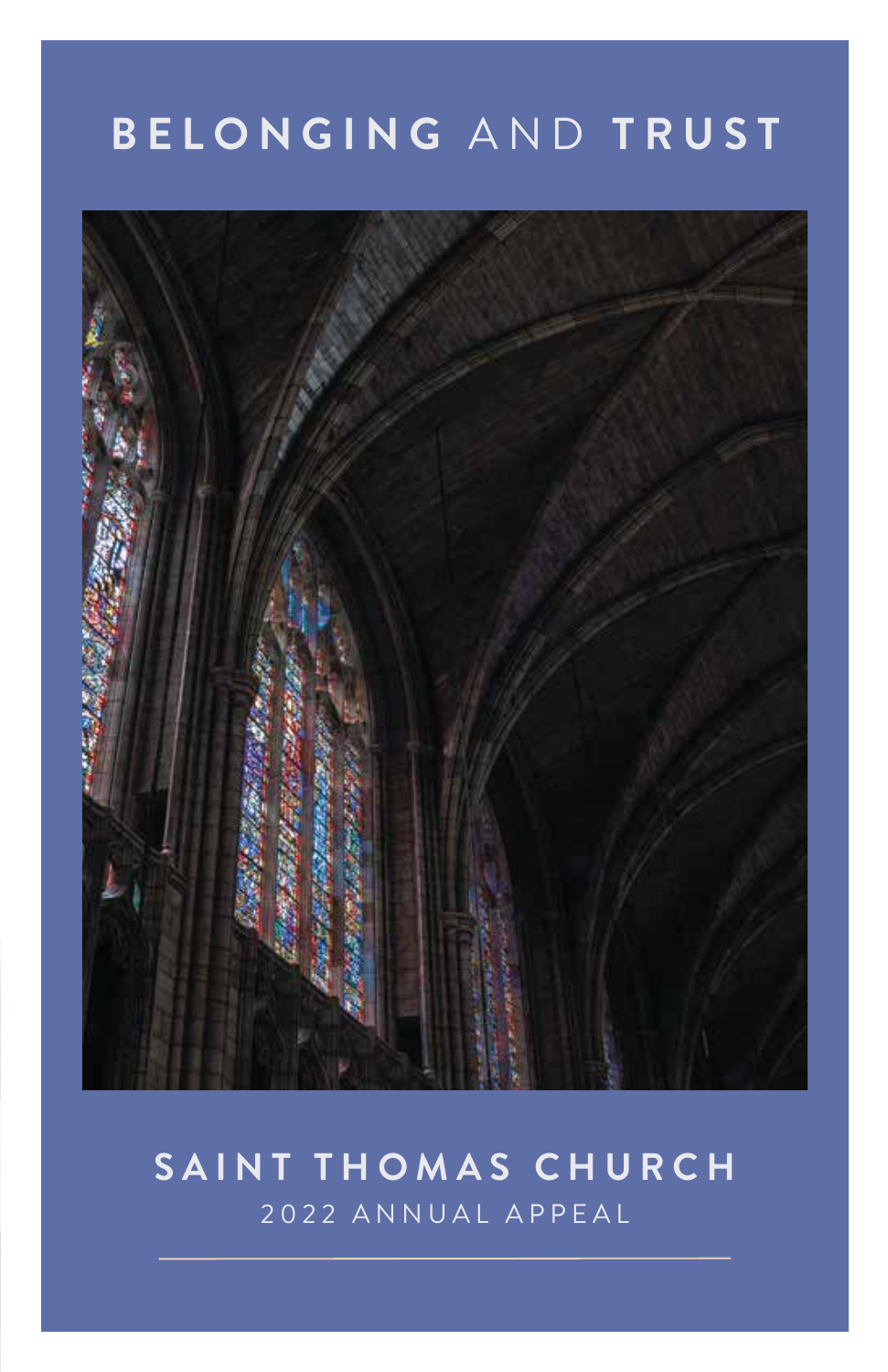

*Hope is one of the greatest gifts of Jesus that we read about in the Gospels. We know that hope grounded in God's love triumphs over any challenge. Over the past year, many of us have been carried by that hope, and we have tried to care for one another with a deep and abiding sense of belonging and trust.*

**- CARL F. TURNER**Rector

*Doing God's Will on Earth can come in many forms, and I firmly believe that financial support for the church and committing to pledge to Saint Thomas Church Fifth Avenue for the upcoming year are among them. Please join us as we help steward this sacred space in Manhattan for the next generation of Christians.* 

**- ERIC BLAIR-JOANNOU** Chair

**Annual Appeal Committee 2022:** Diana Beck, Eric Blair-Joannou, Eric Hartline,

Edward Gibson, Christopher Haley, Ann Hall Kaplan, Winnie Kung,

Steve Kelly, B. Franklin Reinauer, Greg Zaffiro, Fred Zonsius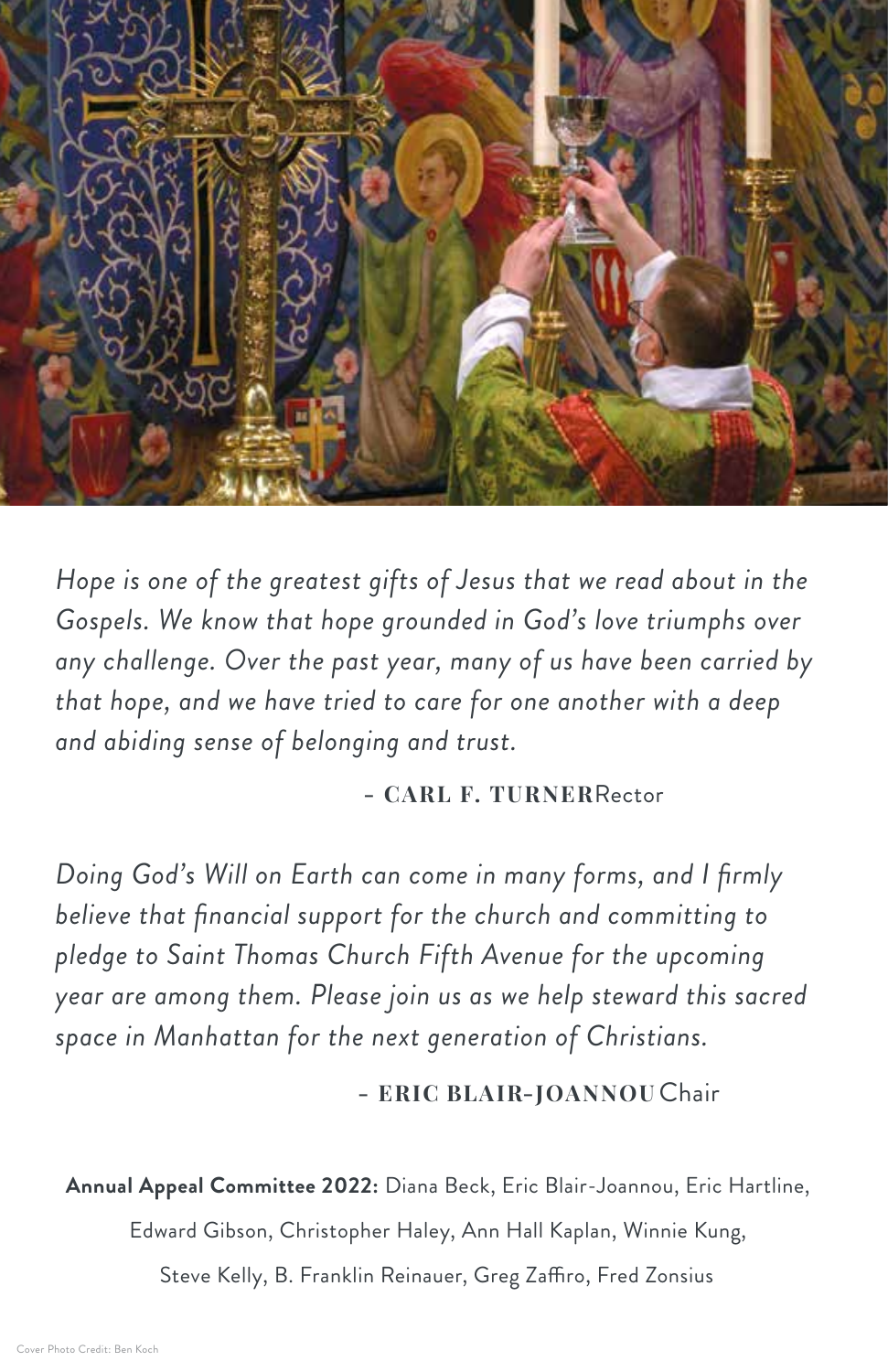*Cone of the first adult conversations I recall having with my mother was when I was a young teen not terribly interested in*  adding confirmation classes to my already *busy schedule. She said, "I want you to know* **you'll always have the church for support** if you come on difficult times in life." Of course, I was confirmed, and *these last 18 months with Saint Thomas have proven her correct.*<br>
<sub>KARL B.</sub><br>
<sub>KARL B.</sub>

**KARL B.**

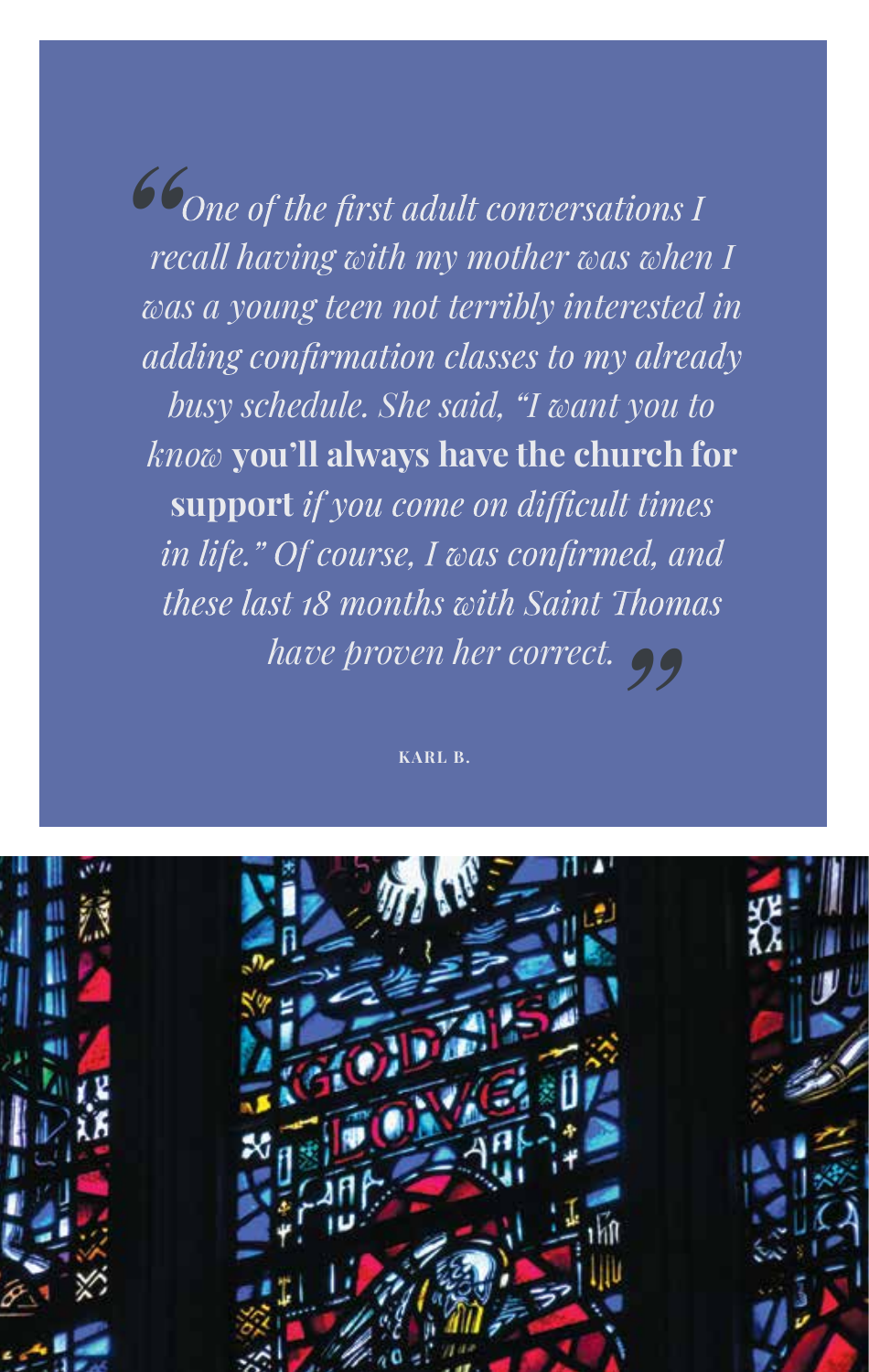# **B E L ONGI N G** AND **TRUS T**

#### **W ORS H I P** PRACTICING OUR FAITH

Saint Thomas Church is an oasis of prayer in the middle of bustling midtown Manhattan. From daily intercessions to glorious liturgy; from spiritual direction to Gospel preaching, we aim to make connections with the world around us and be a place where heaven touches earth.

*Your recipe of excellence and beauty in traditional worship and music, together with friendliness and welcomeness is a complete winner.* - **GRAHAM A.**

## **PA S T O R A L C A R E RESILIENCE**

During the pandemic, we have become more connected than ever before. As a diverse community of faith with many supporters, we try to share the love of God in Jesus Christ.

*This Tuesday, I listened to the webcast. Tears rolled down my face when I was listening to your praying. It was as if you read my mind.* - **MIYUKI M**

#### **CHILDR E N & F AMI L Y MINISTRIE S GROWING IN FAITH**

In 2021, our Children and Families Ministry grew in faith, and numbers, despite the pandemic. In 2022, we've dedicated ourselves to family-oriented worship, music, and outreach that is both remote and in-person, allowing us to reach children in New York and as far away as London, while our new Children's Choir carries the gift of music to local children of any level and experience.

*Our purpose is to encourage parents as their child's first, formative Christian teacher to make the message of the gospel relevant throughout the week.* - **ALISON TURNER**

#### **A D U L T E D U C ATIO N** FORMATION & UNDERSTANDING

Formation in our Christian faith and greater understanding of our sacred tradition is at the heart of our mission. We are with you on this common pilgrimage through our bourgenoing in-person and online classes, groups, and events.

*I was fascinated. This was a whole new world. I had the best time.* - **BENITA P.**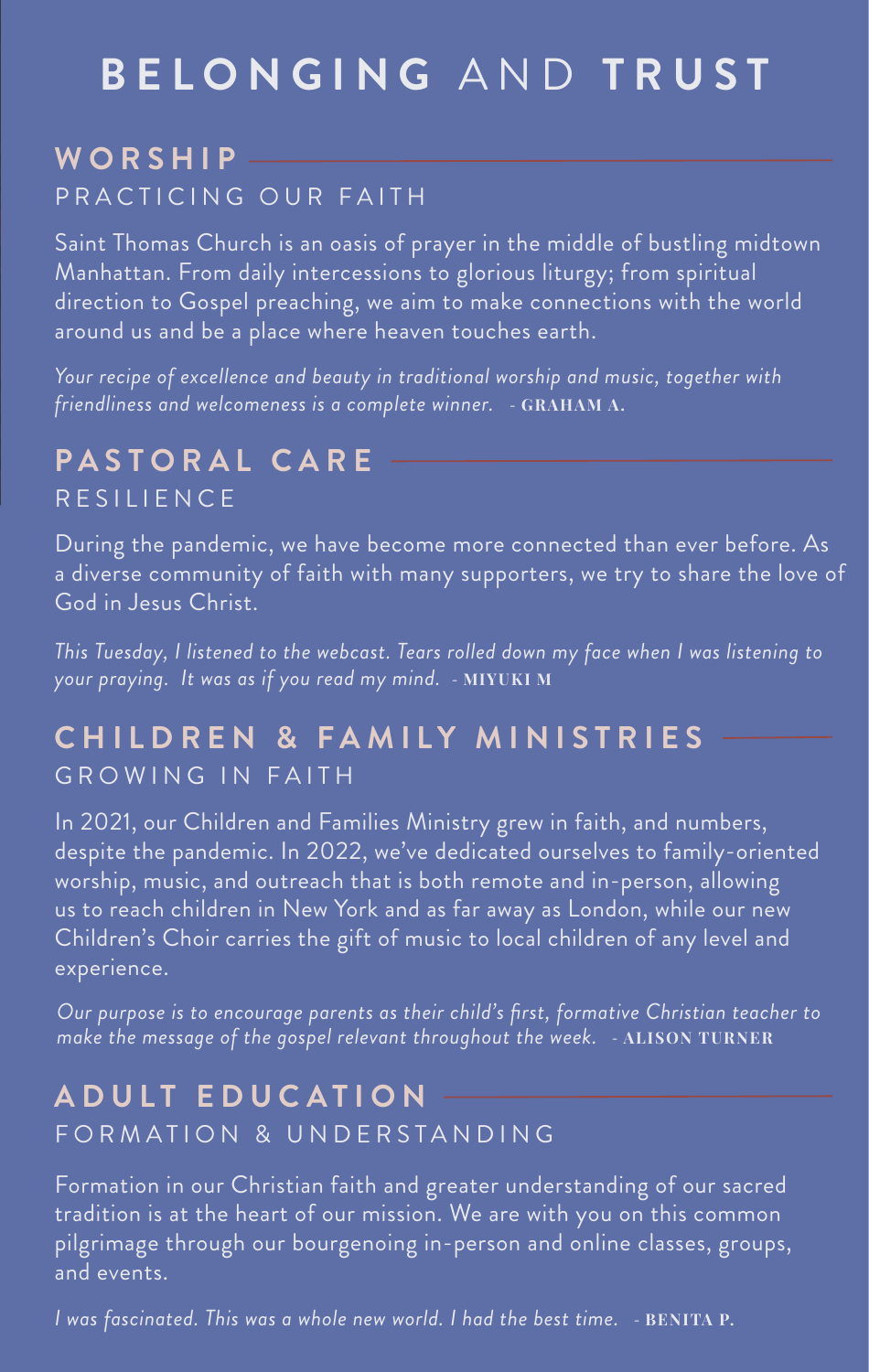## **M U S I C** OUR UNIQUE CHORAL HERITAGE

Choral music is the heartbeat of our worship and the foundation of our school. We continue to sing, perform, and nurture. Our melodies are bound up in stone and story.

*Saint Thomas ofers a spiritual journey by way of aspirational liturgy and music. We uphold the finest in musical ofering, presenting it in the context of an ancient, historic, and unique tradition; we are doing something grounded in the highest aspirations of humankind over thousands of years.* - **JEREMY FILSELL**

#### **O U T R E A C H** TO LOVE AND SERVE OUR LORD JESUS CHRIST

Grants Program: Over \$150,000 awarded to nearly a dozen organizations.

*It was extremely satisfying to support the families in our Washington Heights community which was hit especially hard during the pandemic. We are proud of what we were able to accomplish during this very difcult year and very apprciative of the help Saint Thomas Church gave our community.* - **WASHINGTON HEIGHTS CHOIR SCHOOL**

*Thanks to your generosity and support, BEST is preventing human trafcking and supporting survivors during their journeys to safety and healing.* - **BUSINESS ENDING SLAVERY & TRAFFICKING**

*I can't express sufcient gratitude for this vital support. Thank you for your wonderful assistance shepherding this important grant.* - **FEDERATION OF PROTESTANT WELFARE AGENCIES**(for its program for vaccine awareness and outreach initiative)

## **F U T U R E S U S TA I N A BILI T Y**

*I planted, Apollos watered, but God gave the growth.* (1 Cor. 3:6)

Through our Strategic Plan, efforts are underway to reduce our over reliance on our invested funds by increasing the contribution from the annual appeal, expanding our planned giving societies, rationalizing expenses, and growing our ministry.

*Everything that happens at Saint Thomas happens because of someone's generosity, past or present. There has been an expansiveness of vision here since 1823. The annual appeal is a chance for those of us who participate in the life of the parish today to contribute to that vision and ensure the vitality of our mission for decades to come.*` - BRUCE SMITH Chief Advancement Officer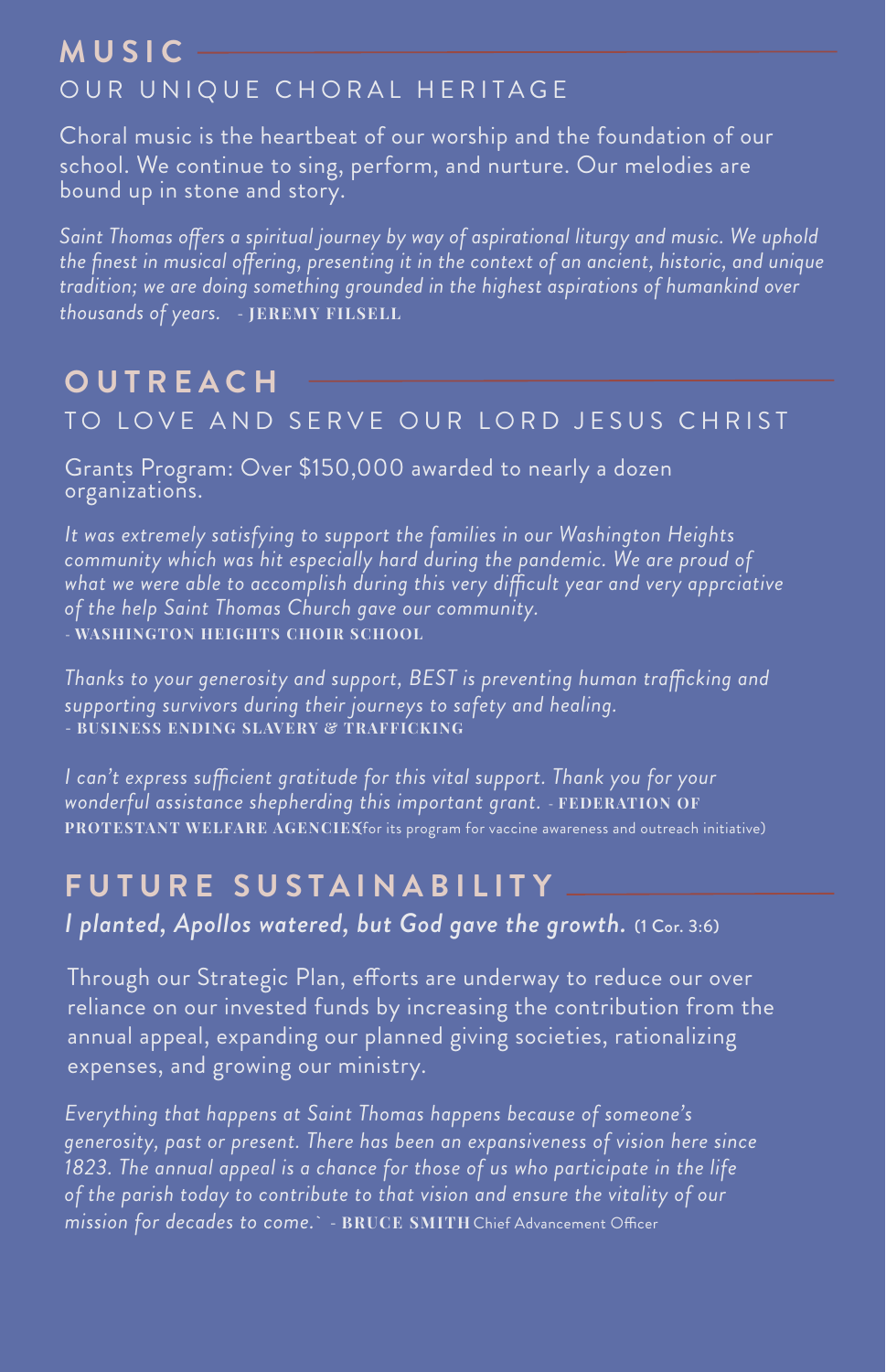

*Confidence are not enough words to express our gratitude for the education that our son has received*  at Saint Thomas Choir School. From **the classroom to the choir room***, our son has been stretched and* 

*supported musically, academically,*  and socially. The education he has *" received is* **unparalleled***.*

**JULIA A.**

#### **CHOIR SCHOO L** MUSICAL TRAINING IN THE ANGLICAN TRADITION

As we continue our journey into the second hundred years of Saint Thomas Choir School, we remain buoyed by the confidence of many friends and supporters and driven by the exemplary work of the men and women who provide a stellar education to our students. Our nurturing and inclusive boarding community and our rich choral tradition ensure a unique and transformational experience for all boys who attend the school. There is no doubt that the boys of Choir School benefit from an experience like no other, and that their chorister years will have an enduring impact on their lives.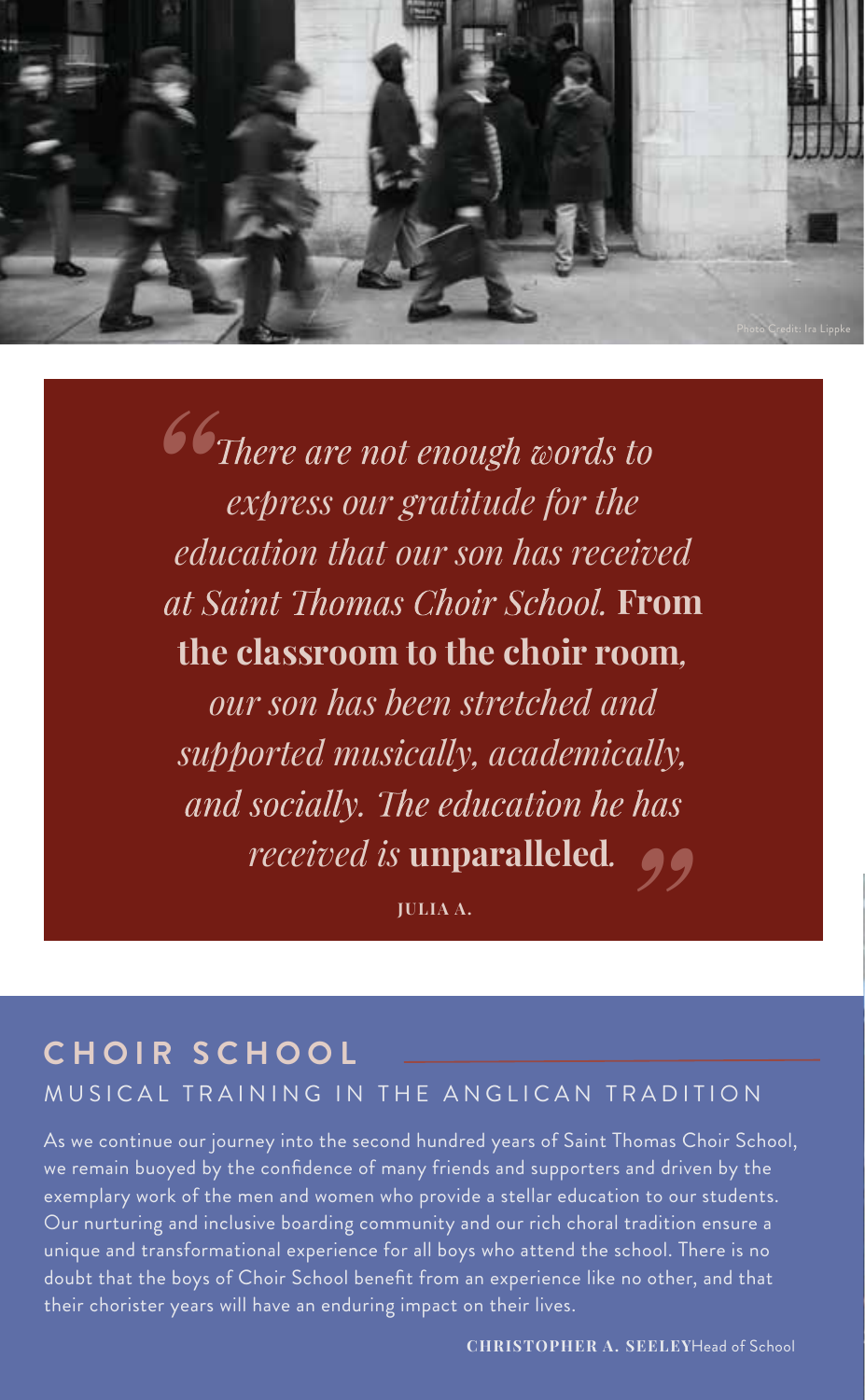

#### *Those who pledge \$5,000 and above are members of our Keystone Society*

A keystone is the central stone placed at the top of an arch. The keystone is placed last when constructing an arch, locking all the other stones in place. It allows the arch to bear its own weight. The word keystone is often used figuratively to mean the central idea of a philosophy, process, business proposition or principle upon which it may stand. These commitments are foundational to our mission and ministry.

## **Planned Giving**

*Donors who make a commitment in their estate planning for the Church and/or Choir School are members of the Dufe and/or Noble Guilds.*

Remembering Saint Thomas - endowing your pledge - can ensure the future sustainability of our institution. On your pledge card you can indicate your interest in our Planned Giving opportunities; thank you for considering this important arrangement for the future.